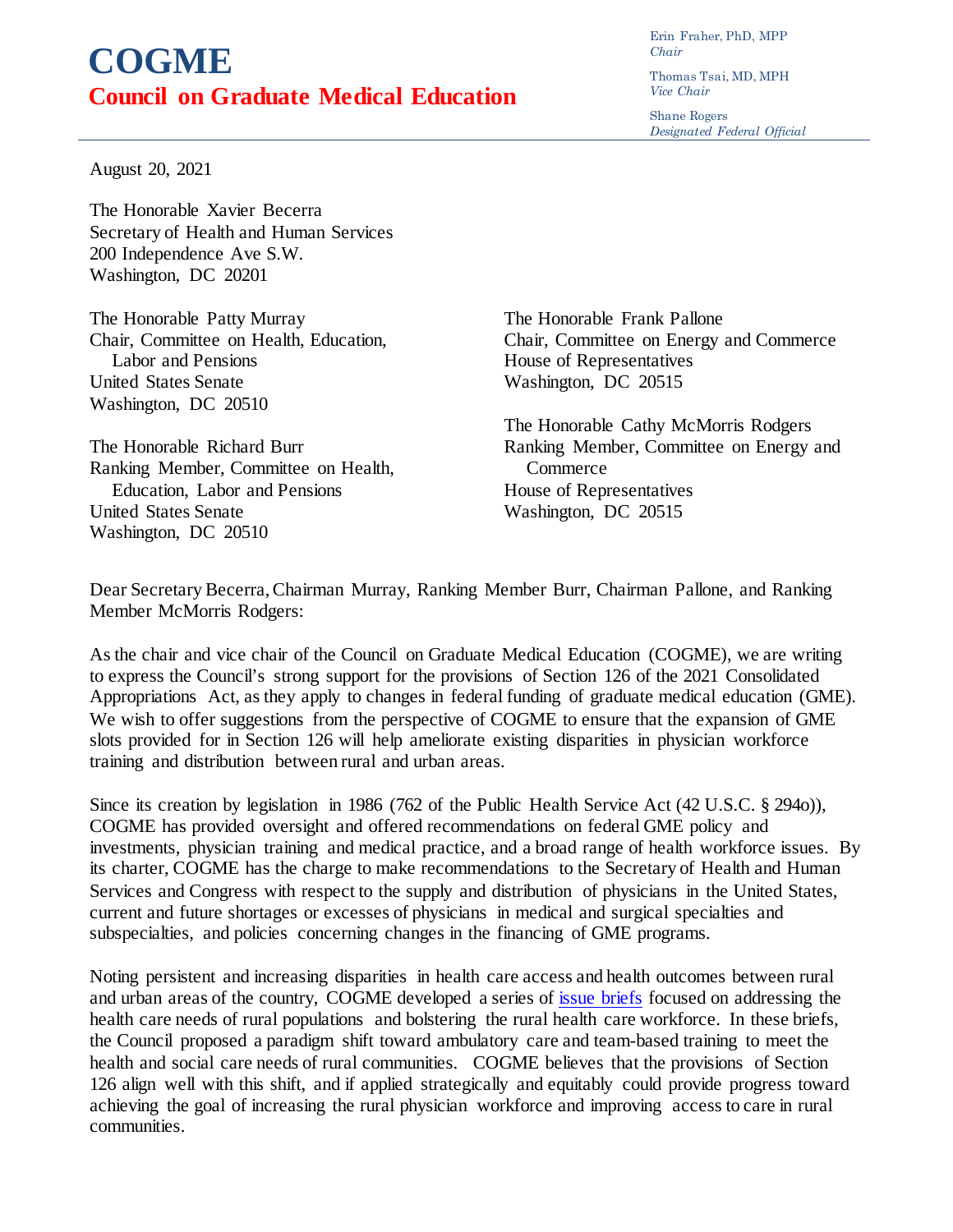Per Section 126, beginning in fiscal year 2023, 200 new GME residency positions will be made available annually, up to a total of one thousand. Furthermore, not less than 10% of these new positions must be distributed within each of the following categories: rural hospitals, hospitals already above their Medicare cap for residency positions, hospitals in states with new medical schools or new branches of existing medical schools, and hospitals that serve Health Professional Shortage Areas (HPSAs).

COGME welcomes the much-needed expansion of GME slots funded through the Centers for Medicare and Medicaid Services (CMS). The Council wants to assure that the Department of Health and Human Services (HHS) implements the provisions of Section 126 in a meaningful and equitable manner to support rural residency training that contributes to the development of a well-trained workforce for rural America. Because of the limited number of new slots available under Section 126 and the large number of eligible hospitals, the allocation of the new GME slots will be a complex process that impacts a wide range of stakeholders. COGME offers the following recommendations:

- That the Health Resources and Services Administration (HRSA) and CMS work together to identify legislative and rulemaking changes that would provide HHS with greater flexibility to respond to workforce shortages and better meet Congressional intent of bolstering health care access in underserved areas.
- That CMS consider the differential impact on communities in prioritizing the allocation of these new residency positions. Adding even a limited number of new slots in a rural area or a population- or geographic-based HPSA may greatly improve health care access and quality, whereas adding a similar number of slots in an eligible urban or other well-resourced area may have marginal impact.
- That CMS allocate these new residency positions to facilitate both the expansion of existing residency programs and the creation of new programs in order to meet residency program accreditation requirements. COGME understands that CMS has currently proposed limiting the distribution of the new GME slots to no more than one residency position per hospital per year. Such a process would create challenges for hospitals and other teaching centers in rural and underserved regions that are trying to create new GME programs, as it would not be sufficient to obtain accreditation.[\\*](#page-1-0)
- That CMS draw on expertise that HRSA has gained in selecting health care organizations for Teaching Health Center Graduate Medical Education and Rural Residency Planning and Development awards. These programs provide a potential model for targeting rural training investments toward needed specialties in rural communities, including family medicine, internal medicine, pediatrics, public health and general preventive medicine, psychiatry, general surgery, obstetrics and gynecology, and dentistry.
- That CMS work with HRSA to refine the definition of *rural* used to allocate positions in a way that highly prioritizes rural hospitals and hospitals that serve health professional shortage areas.

l

<span id="page-1-0"></span><sup>\*</sup> The Accreditation Council for Graduate Medical Education (ACGME) sets accreditation requirements for residency programs, which generally specifies a minimum number of residency positions to establish a core residency program. This minimum number varies by specialty as set by the ACGME Residency Review Committees. For example, family medicine accreditation requires at least 4 positions at each education level for a total of 12 resident positions, see p. 19:

[https://www.acgme.org/Portals/0/PFAssets/ProgramRequirements/120\\_FamilyMedicine\\_2021.pdf?ver=2021-06-22-162614-143](https://www.acgme.org/Portals/0/PFAssets/ProgramRequirements/120_FamilyMedicine_2021.pdf?ver=2021-06-22-162614-143).